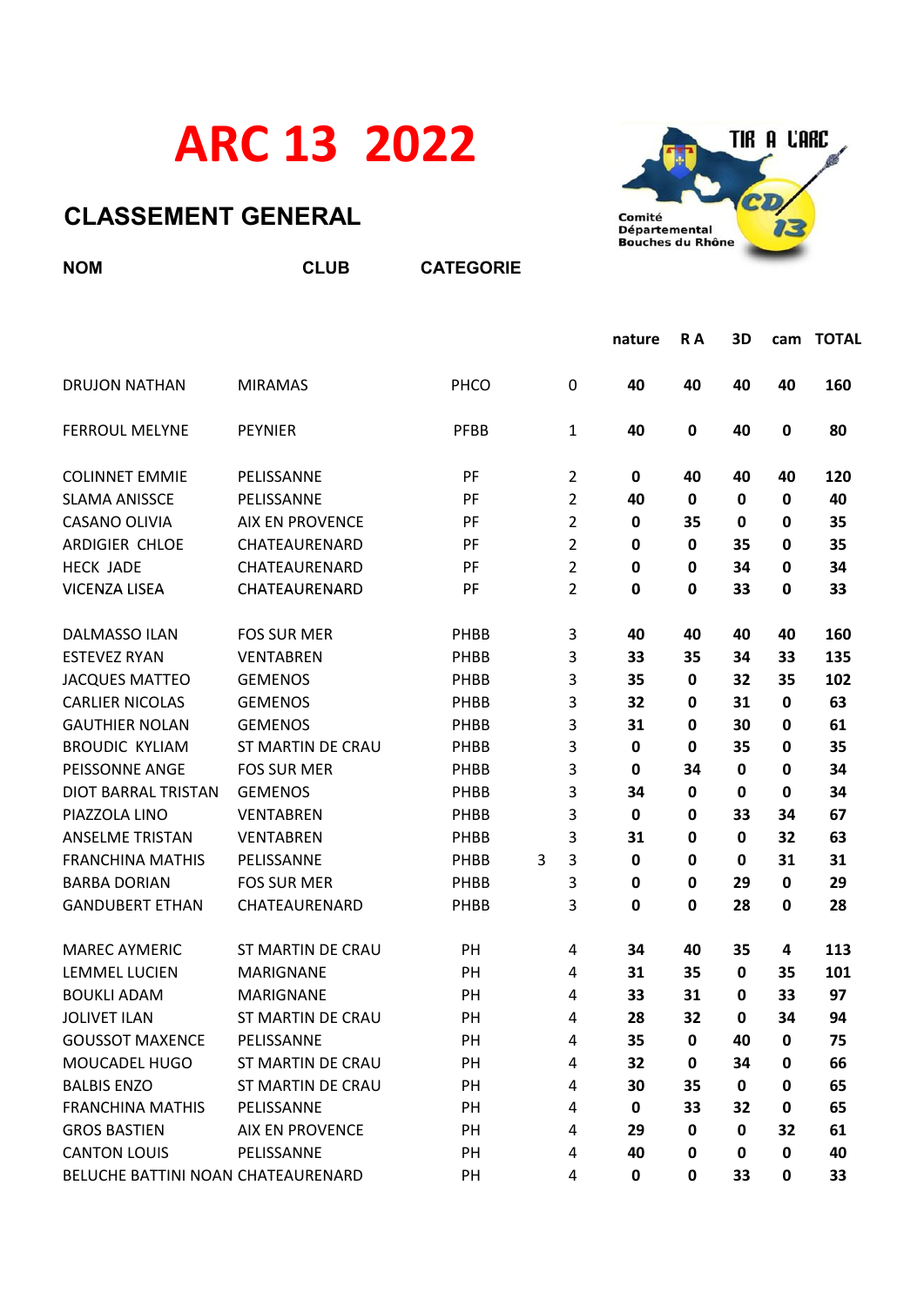| METAIRIE NATHAN          | CHATEAURENARD            | PH          | 4                   | 0           | $\pmb{0}$   | 30        | $\mathbf 0$ | 30  |
|--------------------------|--------------------------|-------------|---------------------|-------------|-------------|-----------|-------------|-----|
| <b>RIBOULET DIANE</b>    | <b>TROIS LUCS</b>        | <b>BFBB</b> | 5                   | 0           | 0           | 40        | 40          | 80  |
| <b>CORZANI JULIE</b>     | <b>FOS SUR MER</b>       | <b>BFBB</b> | 5                   | $\mathbf 0$ | 0           | 35        | $\mathbf 0$ | 35  |
| <b>MARCANO EMILIE</b>    | <b>AIX EN PROVENCE</b>   | BF          | 6                   | 33          | 34          | 35        | 40          | 142 |
| VIANES-GIRONA OLIVIA     | <b>ST MARTIN DE CRAU</b> | BF          | 6                   | 35          | 40          | 40        | 0           | 115 |
| <b>MAGINOT DORIANE</b>   | <b>SALON DE PROVENCE</b> | <b>BF</b>   | 6                   | 40          | $\mathbf 0$ | 0         | $\mathbf 0$ | 40  |
| <b>GUISSANNI NINA</b>    | <b>MARIGNANE</b>         | BF          | 6                   | $\pmb{0}$   | 35          | 0         | 0           | 35  |
| <b>COULAIN AMAYA</b>     | <b>SALON DE PROVENCE</b> | BF          | 6                   | 34          | $\mathbf 0$ | 0         | 0           | 34  |
| <b>SLAMA ASMAE</b>       | PELISSANNE               | <b>BF</b>   | 6                   | 32          | 0           | 0         | $\bf{0}$    | 32  |
| <b>COZZOLINO GAETAN</b>  | <b>TROIS LUCS</b>        | <b>BHBB</b> | $\overline{7}$      | 34          | 40          | 33        | 35          | 142 |
| <b>DEREGIBUS NATHAN</b>  | <b>TROIS LUCS</b>        | <b>BHBB</b> | $\overline{7}$      | 35          | $\mathbf 0$ | 35        | 34          | 104 |
| LY YANIS                 | <b>VENTABREN</b>         | <b>BHBB</b> | $\overline{7}$      | 40          | 0           | 40        | $\mathbf 0$ | 80  |
| <b>NICOLAS MAXENCE</b>   | <b>TROIS LUCS</b>        | <b>BHBB</b> | $\overline{7}$      | 32          | 0           | 32        | 0           | 64  |
| <b>BARBA DORIAN</b>      | <b>FOS SUR MER</b>       | <b>BHBB</b> | $\overline{7}$<br>7 | 0           | 0           | 0         | 40          | 40  |
| <b>LABOREL MARIUS</b>    | <b>GEMENOS</b>           | <b>BHBB</b> | $\overline{7}$      | 0           | 0           | 34        | 0           | 34  |
| <b>BREHONNET CHARLY</b>  | <b>VENTABREN</b>         | <b>BHBB</b> | $\overline{7}$      | 33          | 0           | 0         | 0           | 33  |
| PINERO ROBIN             | <b>GEMENOS</b>           | <b>BHBB</b> | $\overline{7}$      | 0           | 0           | 0         | 33          | 33  |
| PENTA ZACK               | PELISSANNE               | BH          | 8                   | 40          | 40          | 40        | 40          | 160 |
| <b>LECQ THEO</b>         | <b>ST MARTIN DE CRAU</b> | BH          | 8                   | 32          | 34          | 34        | 33          | 133 |
| <b>FER GAEL</b>          | <b>ST MARTIN DE CRAU</b> | BH          | 8                   | 0           | 32          | 27        | 31          | 90  |
| <b>DERRIENNIC EWAN</b>   | PELISSANNE               | BH          | 8                   | 35          | 35          | 0         | $\mathbf 0$ | 70  |
| <b>CIANCANELLI LOUIS</b> | <b>ST MARTIN DE CRAU</b> | BH          | 8                   | 34          | 33          | 0         | $\mathbf 0$ | 67  |
| <b>TSALIKIAN VINCENT</b> | <b>GEMENOS</b>           | BH          | 8                   | 33          | $\mathbf 0$ | 33        | $\mathbf 0$ | 66  |
| <b>FRAU HUGO</b>         | <b>GEMENOS</b>           | BH          | 8                   | $\pmb{0}$   | 0           | 30        | 34          | 64  |
| <b>DELU TIMEO</b>        | <b>GEMENOS</b>           | BH          | 8                   | 0           | 0           | 29        | 32          | 61  |
| <b>ROBIN NOA</b>         | <b>GEMENOS</b>           | BH          | 8                   | 0           |             | 35        | $\mathbf 0$ | 35  |
| <b>TSALIKIAN VINCENT</b> | <b>GEMENOS</b>           | BH          | 8                   | 0           | 0           | 0         | 35          | 35  |
| PINERO ROBIN             | <b>GEMENOS</b>           | BH          | 8                   | $\pmb{0}$   | 0           | 32        | 0           | 32  |
| <b>DUTEN PABLO</b>       | <b>SALON DE PROVENCE</b> | BH          | 8                   | 31          | $\mathbf 0$ | 0         | $\mathbf 0$ | 31  |
| <b>NGUYEN MORGAN</b>     | PELISSANNE               | BH          | 8                   | 0           | 31          | 0         | $\mathbf 0$ | 31  |
| <b>AGUILAR MATHYAS</b>   | CHATEAURENARD            | BH          | 8                   | $\pmb{0}$   | $\pmb{0}$   | 31        | 0           | 31  |
| <b>THOMAS BAPTISTE</b>   | <b>MARIGNANE</b>         | BH          | 8                   | 30          | 0           | 0         | 0           | 30  |
| <b>MONTOYA LUKA</b>      | <b>MARIGNANE</b>         | BH          | 8                   | 29          | 0           | $\pmb{0}$ | 0           | 29  |
| ROZE MAXIMILIEN          | CHATEAURENARD            | BH          | 8                   | 0           | 0           | 28        | $\bf{0}$    | 28  |
| <b>MALASSI AMBRE</b>     | <b>TROIS LUCS</b>        | <b>MFBB</b> | 9                   | $\mathbf 0$ | $\pmb{0}$   | 40        | $\pmb{0}$   | 40  |
| ROUBAUD JULIETTE         | <b>TROIS LUCS</b>        | <b>MFBB</b> | 9                   | 40          | $\mathbf 0$ | 0         | $\bf{0}$    | 40  |
| <b>GHITI MAEVA</b>       | <b>ST MARTIN DE CRAU</b> | MF          | 10                  | 40          | 40          | 40        | 0           | 120 |
| DE France LINA           | CHATEAURENARD            | MF          | 10                  | 0           | $\pmb{0}$   | 35        | $\bf{0}$    | 35  |
| <b>DELABY ANTOINE</b>    | <b>TROIS LUCS</b>        | <b>MHBB</b> | 11                  | 40          | $\mathbf 0$ | 40        | $\mathbf 0$ | 80  |
| <b>CARLIER LOIC</b>      | <b>GEMENOS</b>           | <b>MHBB</b> | 11                  | 35          | $\pmb{0}$   | 35        | $\mathbf 0$ | 70  |
| <b>DURGEAT MATTEO</b>    | <b>AIX EN PROVENCE</b>   | MH          | 12                  | 40          | 35          | 35        | 40          | 150 |